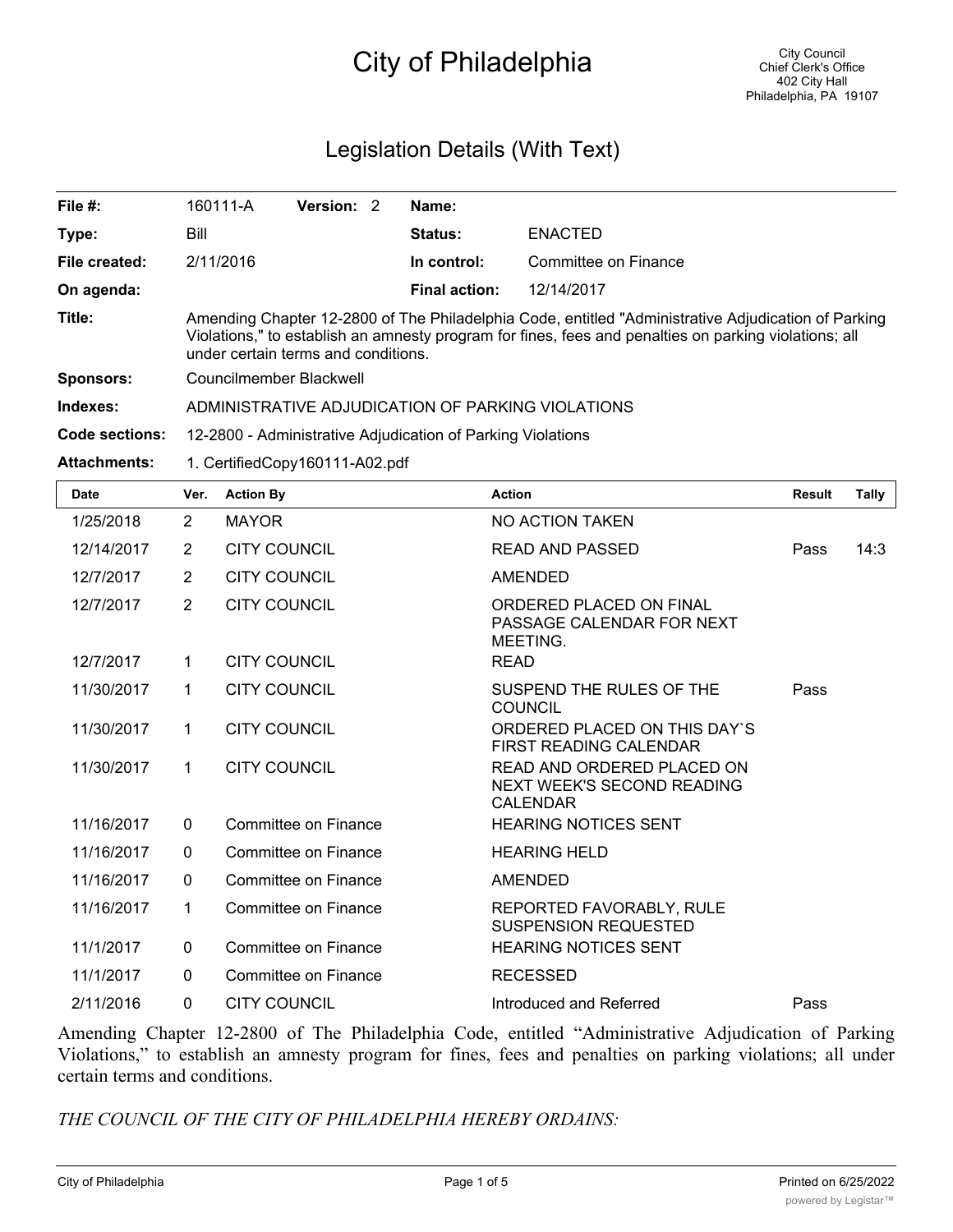SECTION 1. Chapter 12-2800 of The Philadelphia Code is hereby amended to read as follows:

CHAPTER 12-2800. ADMINISTRATIVE ADJUDICATION OF PARKING VIOLATIONS.

\* \* \*

§ 12-2809. Civil Penalties and Costs.

\* \* \*

(5) Expiration of Collection Initiation Period.

(a) Except as to chronic parking violators, no collection activity shall commence in pursuit of payment of penalties set forth in subsection 12-2809(2), or other costs, fees, or fines related thereto, upon the expiration of ten years from issuance of the ticket or violation notice.

(b) For purposes of this Chapter, a chronic parking violator shall mean:

(i) Any person owing penalties set forth in subsection 12-2809(2), or other costs, fees, or fines related thereto in excess of \$500.00 or to whom three (3) or more open and unpaid parking tickets or violation notices have been issued, without regard to particular license plate or vehicle identification numbers; and

(ii) Any person who is the owner or registrant of a vehicle for which registration has been suspended or denied pursuant to 75 Pa. C.S. § 1379.

## *(6) Amnesty for Parking Violations*

- *(a) Amnesty Criteria:*
	- *a. The Amnesty Program shall be for a Two Month period: March 1, 2018 to April 30, 2018.*
	- *b. All parking tickets issued prior to calendar year 2013 will be eligible for forgiveness under this Amnesty Program.*
		- *i. The definition of eligible parking ticket is as follows:*
		- *ii. All open parking violations for which there has been no response.*
		- *iii. All open parking violations which have had a hearing and have been found liable and remain unpaid.*
		- *iv. All parking violations under a payment plan.*
		- *v. All parking violations which have a voluntary partial payment on the fine or penalty amount.*
	- *c. Payment in full of all fines and penalties for violations issued in the calendar years 2013, 2014, 2015, 2016, & 2017, will immediately grant Amnesty for all parking violations*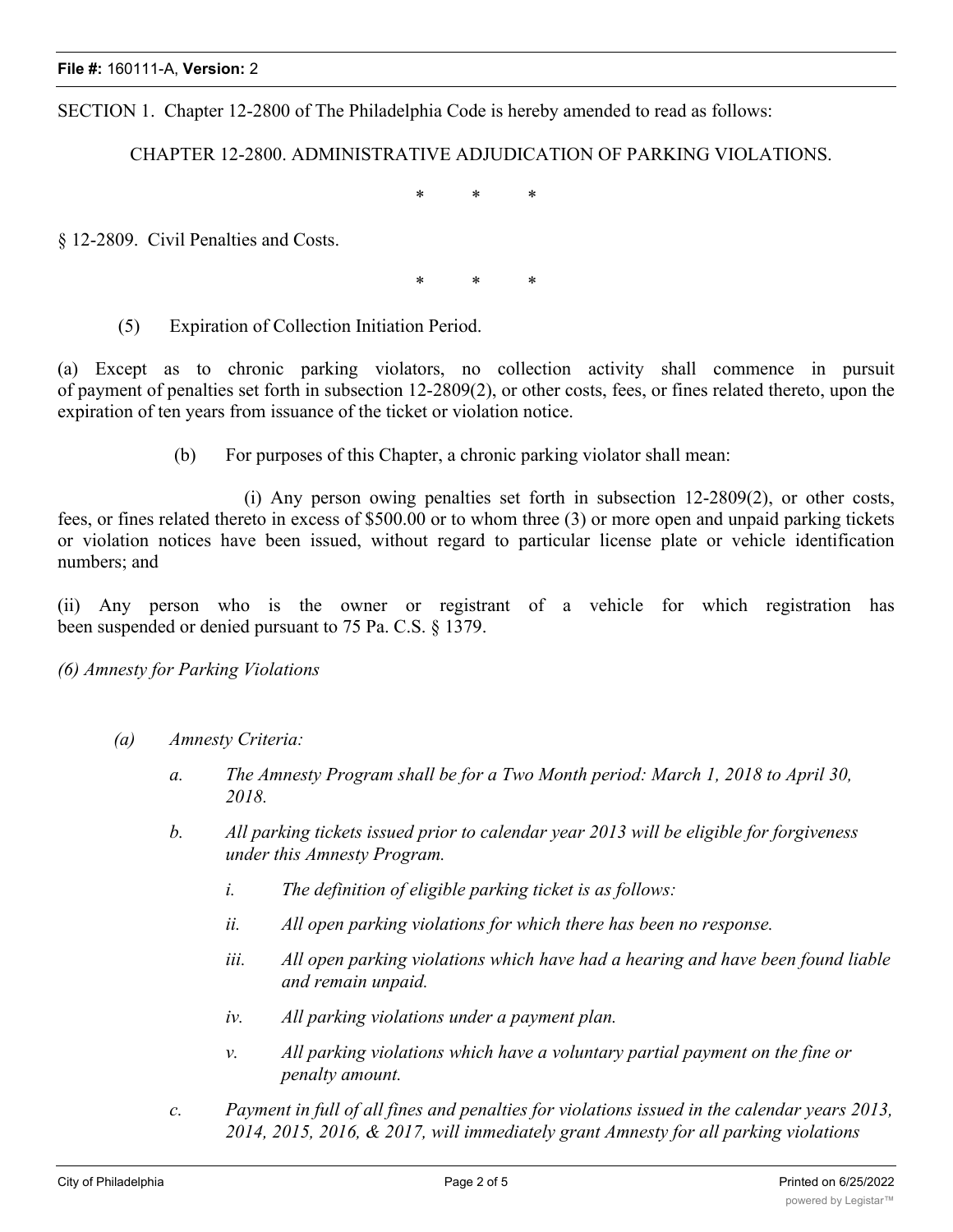*fines and penalties for all years prior to 2013.Payment in full is for all vehicles owned, leased or rented, or;*

- *d. Entering into a payment plan for all fines and penalties for violations issued in the calendar years 2013, 2014, 2015, 2016, & 2017. Entering into a payment will grant Amnesty for all parking violation fines and penalties for all years prior to 2013. Upon successful completion of the payment plan Amnesty shall be granted. A ten percent down payment of the total due will be required. The payment plan will be for all vehicles owned, leased or rented.*
- *e. If a participant has no outstanding fines or penalties for the years 2013, 2014, 2015, 2016, or 2017, but has fines and penalties due for years prior to 2013, amnesty shall be granted upon payment of a \$50 administrative fee.*
- *f. Towing and Storage fees to be included in the Amnesty Program:*
	- *i. All outstanding towing and storage fees incurred prior to calendar year 2015 are eligible for the amnesty program.*
		- *1. This includes any open fees which have had no response, any fees which have had a hearing and have been found liable, any fees which have entered into a payment plan and any fees which have a voluntary partial payment on the fee amount.*
		- *2. Any participant owing outstanding towing and storage fees, on an impounded vehicle which was publicly auctioned, will be eligible to participate in the amnesty program and receive a discount/forgiveness on the outstanding fees, as follows:*
			- *a. Upon full payment of thirty percent (30%) of the current total amount due on outstanding towing and storage fees, the remaining seventy percent (70%) shall be forgiven.*
			- *b. In order to obtain this amnesty/forgiveness, the 30% payment must be in one payment. There will be no time payments permitted on towing and storage fees under the amnesty program.*
- *(b) Payment:*
	- *a. Checks will not be accepted. To qualify for a monthly payment plan, a credit/debit card or United States currency must be utilized, payments will be scheduled automatically each month from the credit/debit card which is presented.*
	- *b. Payment Plans will be for twenty-four (24) months, unless a shorter period is requested by the participant entering into the payment plan.*
	- *c. Payments will be scheduled to be deducted from the presented credit/debit card on the 15th day of each month.*
	- *d. If a participant does not have a credit/debit card, the participant must make payment in person at a Parking Authority location utilizing United States currency on or before the*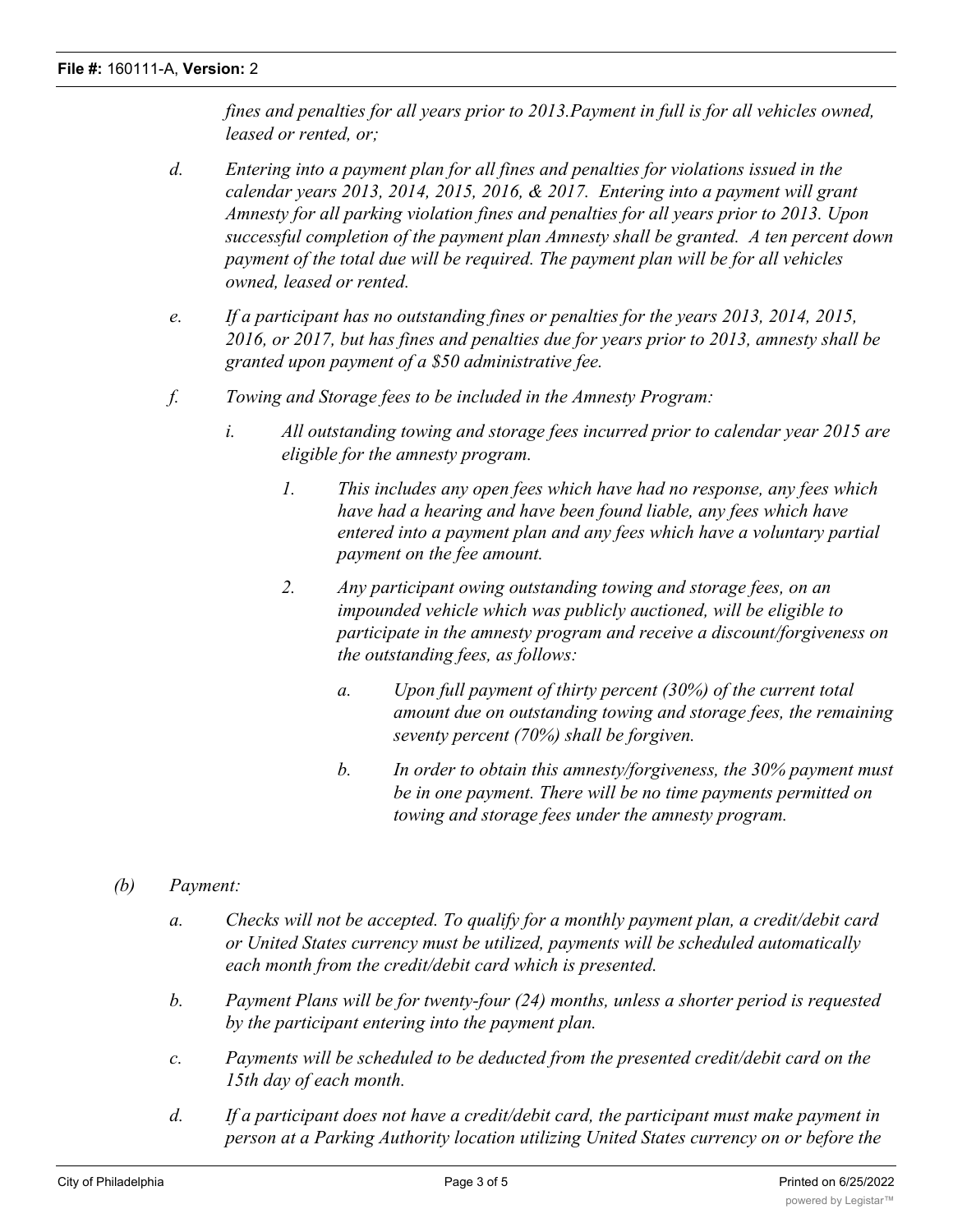*due date of the monthly payment.*

- *(c) Defaulting on Payment Arrangements:*
	- *a. If a default under the payment plan occurs, Amnesty is forfeited unless special circumstances can be shown.*
- *(d) Enforcement Actions during Amnesty Program: Participants shall not be subject to booting or towing for the years covered by this Amnesty Program while in compliance with a payment plan under this Amnesty Program.*
- *(e) Registration Suspend Program: The Registration Suspend Program, which is Authorized by Commonwealth Statute, shall remain in effect during the Amnesty Program. Any registration which is already suspended may participate in the Amnesty Program by paying the full amount of the original fines, as listed above in this ordinance. There shall be no time payment plans issued during the Amnesty Program for Violations included in registration suspend. Upon payment in full of the original fine amounts which initiated the registration suspension, the suspension will be lifted.*
- *(f) Parking Authority Financial Terms: The Philadelphia Parking may only reimburse its current contractors/subcontractors for the actual costs incurred in operating the Amnesty Program.*
- *(g) Specific Duties of the Parking Authority:*
	- *a. It shall be the duty of the Philadelphia Parking Authority to widely advertise this Amnesty Program.*
		- *i. The Authority is to do this through the use of the free news media by issuing daily press releases to all media outlets in the Philadelphia area. All available Social Media Outlets shall be utilized, including the Parking Authority's Web Site and the Authority's Face Book Accounts.*
		- *ii. Advertising shall commence 15 days prior to the beginning of the Amnesty Program.*
		- *iii. A listing of all advertising shall be compiled by the Authority and a report on the advertising completed shall be reported to all Members of City Council on a weekly basis. This report shall be distributed to all Members of Council on each Wednesday during the Amnesty Program.*
	- *b. A listing of all payments received shall be compiled by the Authority, including the number of participants enrolled in the Amnesty Program, this will be reported to all Members of City Council on a weekly basis. This report shall be distributed to all*